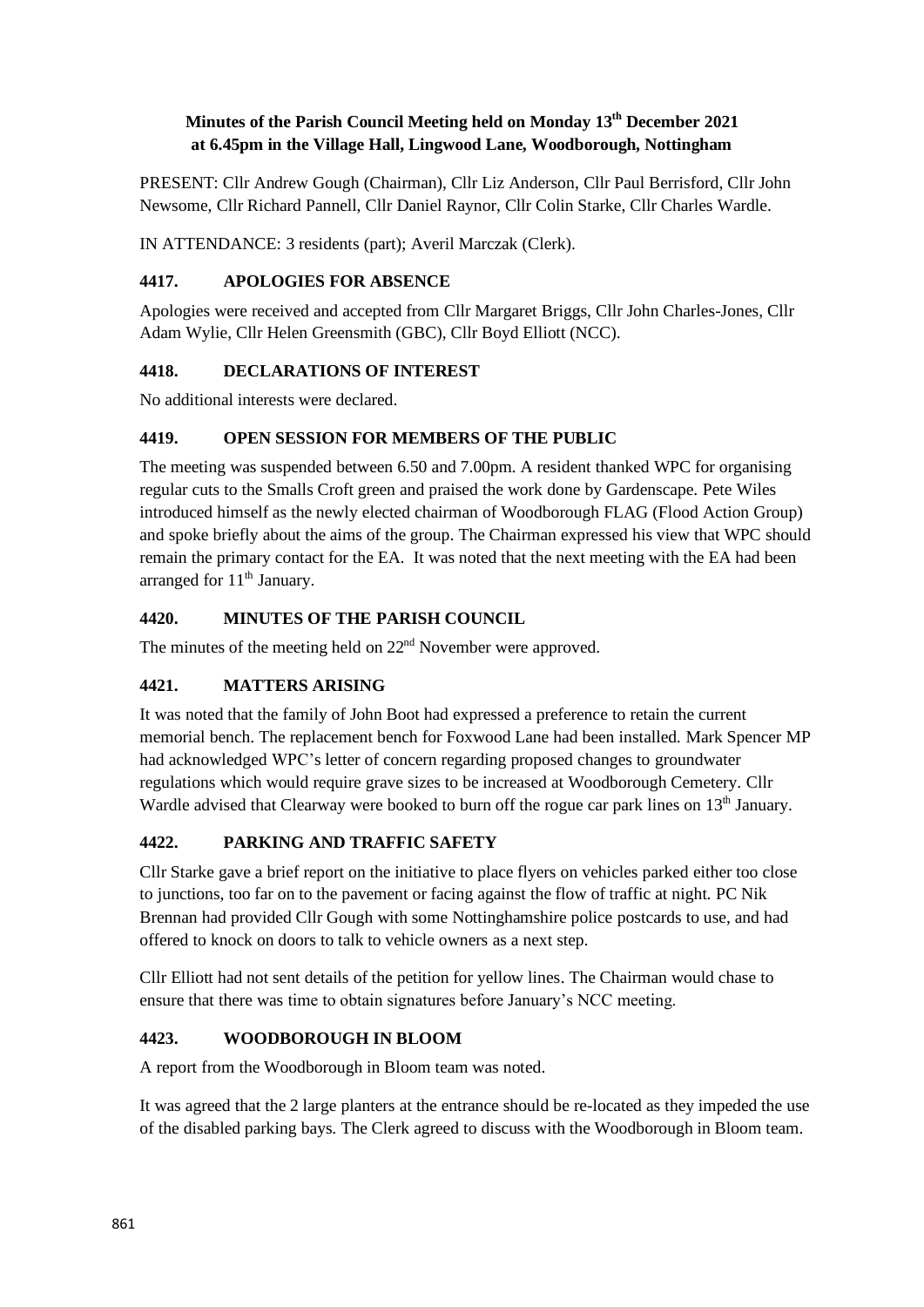### **4424. VILLAGE HALL**

Pre-school had thanked WPC for the opportunity to open on a Wednesday and had accepted the provisos regarding community events and maintenance. Several emergency lights had been replaced at a cost of £306 + VAT. Cllr Wardle reported on new steps planned to remedy the faulty hot water supply in the ladies' toilets.

### **4425. GOVERNORS' FIELD**

The royal memorial benches had been ordered and a mock up of the inscription had been requested so that the final wording could be agreed. Cllr Starke was in discussion with the supplier of the gate to arrange a repair. It was noted that the Christmas lights switch on event had been well attended and enjoyed, despite poor weather.

### **4426. QUEEN'S PLATINUM JUBILEE**

WPC noted an email from a resident suggesting that the Sam Middup Field should be fully opened to the public to commemorate the 2022 Jubilee, and a section of the field used to plant trees.

# **4427. VALUATION OF BUILDINGS FOR INSURANCE**

An email had been received from Zurich recommending that a full reinstatement valuation of buildings should be obtained. It was agreed to commission a valuation of the Village Hall and Pavilion. Cllr Pannell agreed to research potential surveyors.

### **4428. PLANNING**

The following applications were considered and there was no objection to:

PC1146/GBC2021/1337 for single storey front and side extension at Five Oaks, Foxwood Lane; PC1147/GBC2021/1346 for change of use from pasture land to garden land and erection of summer house at 19 Lowdham Lane; PC1148/GBC2021/1385 for single storey extension and loft conversion at 2 Oldacres.

#### **4429. BUDGET 2022/23**

The Clerk requested details of any proposed expenditure items for the 2022/23 budget.

#### **4430. FINANCE**

The Clerk presented the financial statement for December and 28 payments, totalling £8974.68 net, were approved for payment. Gross payments over £500: £3423.00 Solid Oak Hardwood Furniture (3 commemorative benches); £538.80 F Martin Ltd (new planters); £696.29 MDC Exports (dog bags); £700.17 LGPS (staff pensions).

A transfer of £50,000 from WPC's Nationwide Business Savings Account to WPC's Unity Trust current account was approved and authorised.

# **4431. CORRESPONDENCE AND EXCHANGE OF INFORMATION**

The following items were noted: consultation on draft climate management strategy for GBC; details of Notts Fire & Rescue consultation on Community Risk Management Plan; thanks from the WCA for the refurbishment of the beacon undertaken by Cllr Wardle; GBC various agendas and press releases. It was agreed to permit a pizza van to trade from the Village Hall car park while their usual pitch at the school was unavailable.